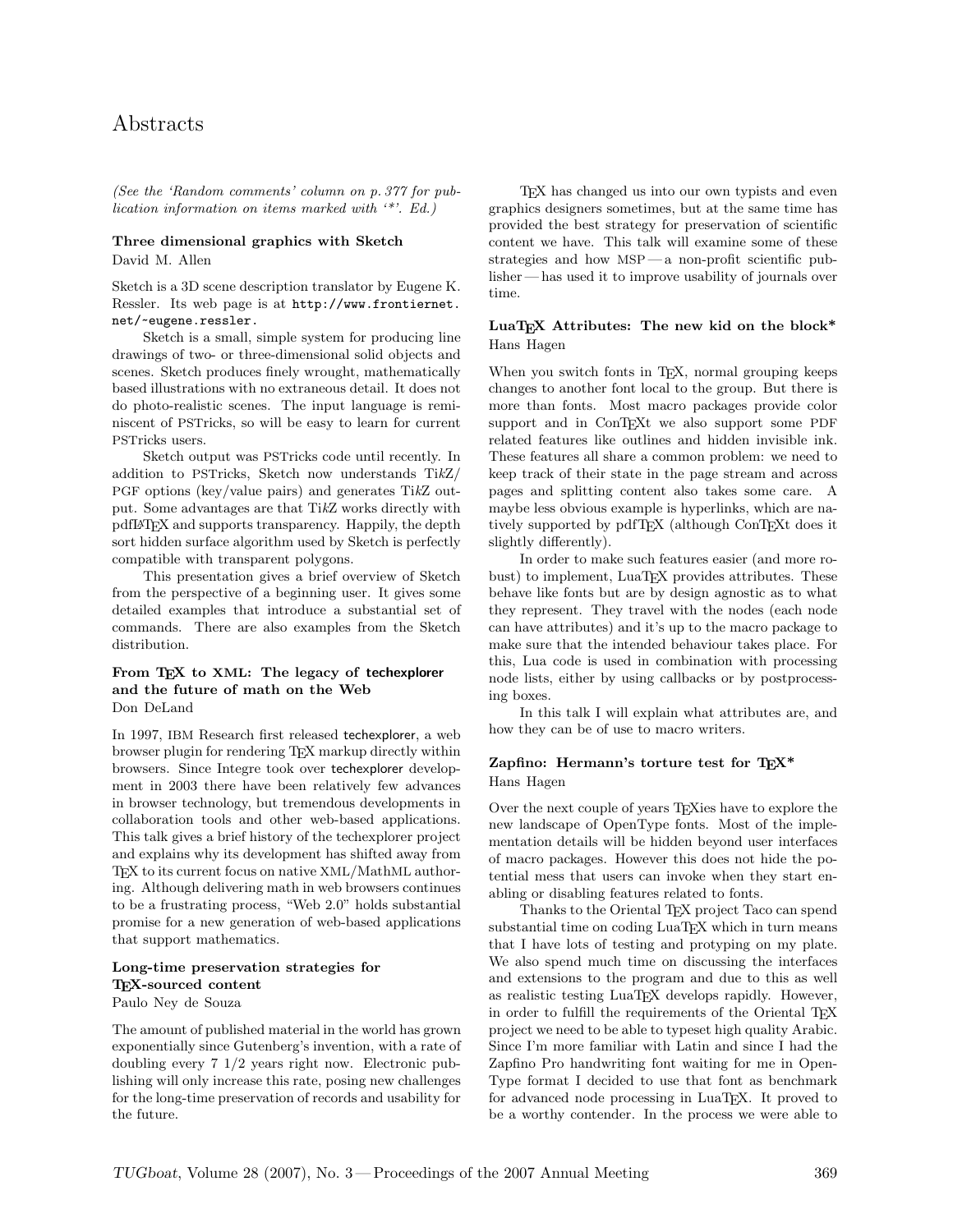optimize node support in LuaTEX and it also triggered reimplementing the OpenType tables (from FontForge format 1 to format 2).

In this presentation I will discuss how we deal with advanced features that are part of OpenType fonts like Zapfino. I will also explain how such features are implemented in Lua and T<sub>E</sub>X code.

#### CritT<sub>E</sub>Xt: The critical-edition module for ConT<sub>EXt</sub>\*

Idris Hamid

TEX has become a very important tool in the preparation of critical editions of texts. In particular, EDMAC for plain TEX, by Lavagnino and Wujastyk, has come to the rescue of many an editor of texts (myself included). In the last two years the LAT<sub>EX</sub> world has produced at least two general-purpose packages for the preparation of critical editions: LEDMAC (a port of EDMAC with even additional features) and ednotes. With its extensive and high-level configurability, typographic flexibility, and database capabilities— not to mention its userfriendly and *consistent* interface — ConTEXt is perhaps the most natural typesetting platform for a full-featured and easy-to-use user interface for authors and typesetters who need to produce a sophisticated camera-ready critical edition. With the maturation of projects like LuaTEX and Oriental TEX well underway, the capacity of TEX for even more efficient production and configuration of the highest quality of critical texts in multiple languages is almost at hand.

This document outlines the high-level interface to the critical-text editing module for ConTEXt, called Crit- $T<sub>E</sub>xt$ . The module is in pre-alpha status and the entire interface can be expected to undergo extensive changes in the coming weeks, especially as LuaTEX matures.

On the technical level, preparation of the critical edition involves three things:

- the main text;
- the apparatus;
- the rest of the book.

The critical edition module we are developing is concerned primarily with preparing and typesetting the apparatus. This module is meant to be consistent with the rest of ConTEXt so that the integration of the apparatus with the main text and the rest of the book is seamless.

In preparation of the apparatus we distinguish two things, elemental structure and typographic structure.

1. Elemental Structure:

Each building block of the apparatus, up to and including the apparatus itself and relevant parts of the main text, constitutes an element. Given an element, it performs a distinct function. For example, a textual variant of a passage is one element of the apparatus, the source for that variant is another.

2. Typographic Structure:

Given an element of the apparatus, the editor and/

or typesetter must decide where (layout) and how (style) to place that element on the page. Will we use footnotes, endnotes, marginal notes, or a separate volume entirely for the presentation of the apparatus? What symbol will we use to separate the lemma of a given entry class from its associated comment?

EDMAC and other critical edition packages for TEX mix elemental structure and typographic structure. In what follows we try to precisely identify the various components of the elemental structure of the critical edition. Then, when we consider typesetting in ConTEXt, one may choose a plethora of options for the typographic structure. This allows for much more flexibility as we will see. Another advantage of this approach is that it gives us a framework for easy translation of apparatus data to and from XML.

The Text Encoding Initiative (TEI) has defined a special XML schema for critical editions (tei-c.org/ release/doc/tei-p5-doc/html/TC.html). Some parts of our structure roughly correspond to aspects of the TEI schema for critical editions. That schema is more detailed and less precise than we need; for us at this juncture it is more useful to have a clearer and more precisely defined elemental structure. Then, once the typographic structure interface is in place, a user can define those elements of the TEI schema that are needed.

#### Towards an ontology of Arabic-script typography: An implementation strategy for Oriental  $T_F X^*$ Idris Hamid

At the core of the Oriental T<sub>EX</sub> project is the implementation of a scheme for typesetting culturally authentic Arabic-script. Such cultural authenticity has, in general, been on the decline since the onset of digital typography in the Arabic-script world. The coming-of-age of Unicode as well as the new OpenType font standard is playing some part in alleviating this situation at the font level. Yet, although digital typography carries within it by far much the greater potential for high-quality Arabic typesetting, Arabic digital typography has yet to meet the standards set by lead-press typesetting in the Arabicscript world.

In this document we present the outlines of a new approach to the ontology or typology of Arabic-script typography. Ontology is the philosophical study of the categories of being. In this case, our universe of discourse is the Arabic script, particularly its typeset instantiation. An ontology of Arabic-script typesetting, then, identifies and organizes the categories of the manifestation of Arabic script in the context of typography.

Our analysis is organized along the following lines:

- The three-fold challenge of Arabic-script digital typography: First-, second-, and third-order analysis of Arabic script
- A critical examination of Arabic script and Unicode
- First-order analysis of the Naskh script